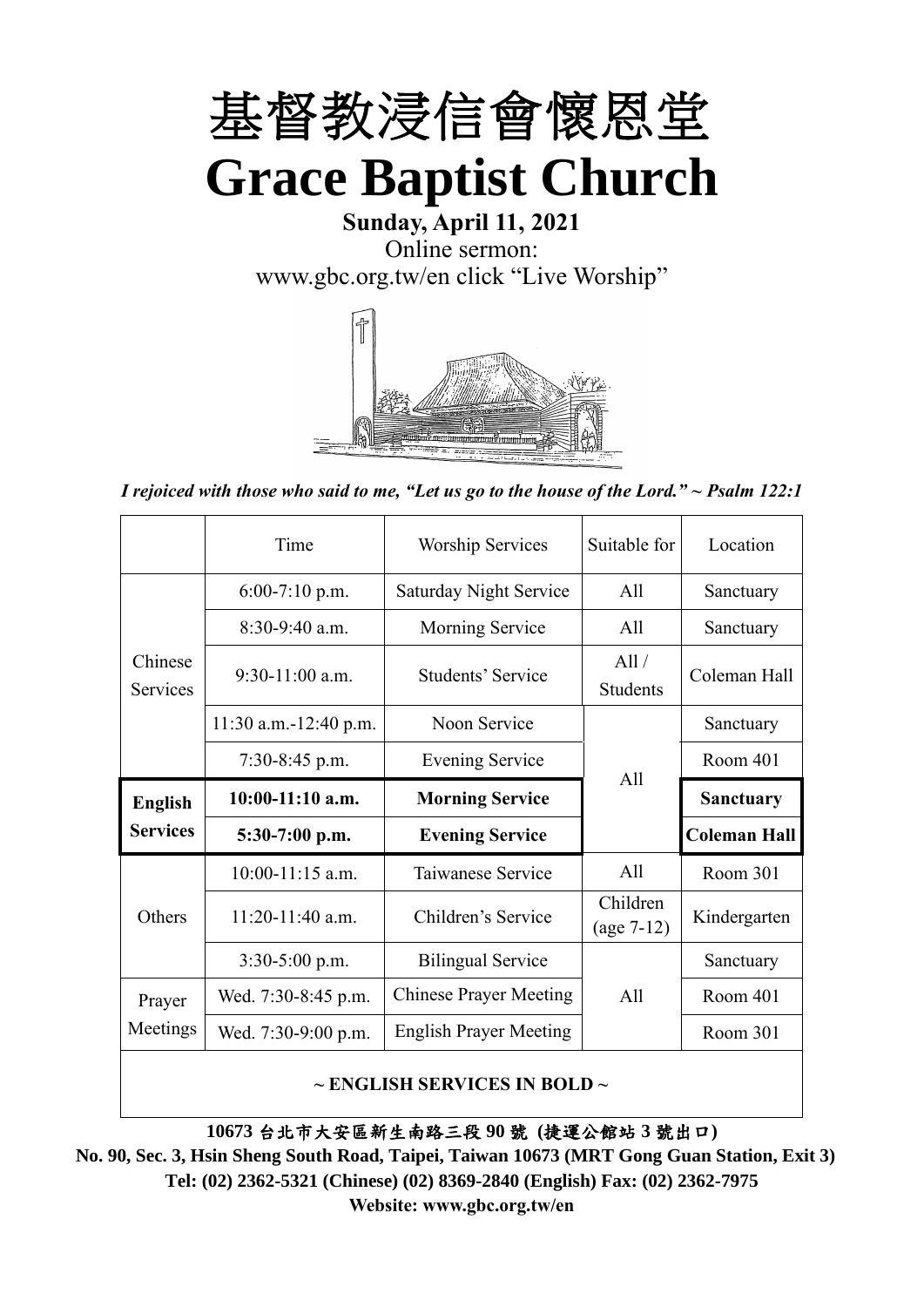#### **Welcome to Grace Baptist Church English Congregation. Thank you for choosing to worship with us and celebrate the glory of our Lord.**

|                                                               | Morning Worship Service - 10:00 a.m.<br>Sunday, April 11, 2021 (Sanctuary)                                      |                                       |
|---------------------------------------------------------------|-----------------------------------------------------------------------------------------------------------------|---------------------------------------|
| Prelude<br>Greeting/Prayer                                    |                                                                                                                 | Linda Ku<br>Cherrie Lim               |
| Worship through Music<br>Pastoral Prayer                      | "Jesus Strong and Kind"                                                                                         | Pastor Nick Brideson                  |
| Worship through Music                                         | "Wonderful, Merciful Savior"<br>"Glorify Thy Name"                                                              | Cherrie Lim                           |
| <b>Offertory Prayer</b><br>Tithes and Offerings/Special Music | "My Tribute"                                                                                                    | Maria Sagita<br>Deasy Simandjuntak    |
| Doxology<br>Lord's Supper<br>Missions Offering                |                                                                                                                 |                                       |
| Pray for Our Church (Announcements)                           |                                                                                                                 | Michael Huang                         |
| <b>Scripture Reading</b><br>Message                           | John 15:26-27; 16:7-15<br>The Work of the Holy Spirit                                                           | Minister Kevin Wang                   |
| <b>Response Song</b><br>Benediction<br>Welcome                | "Spirit of the Living God"                                                                                      |                                       |
| Closing Song<br>Postlude                                      | "As the Lord Is with Us"                                                                                        | Cherrie Lim<br>Linda Ku               |
|                                                               | Nursery care is available in the "Cry Room" at the back of<br>the Sanctuary during the Morning Worship Service. |                                       |
|                                                               |                                                                                                                 |                                       |
|                                                               | Evening Worship Service - 5:30 p.m.                                                                             |                                       |
| Prelude                                                       | Sunday, April 11, 2021 (Coleman Hall)                                                                           | Praise Tan                            |
| Prayer<br>Worship through Music                               | "I Want to Know You"                                                                                            | Alex Chen, Leader                     |
| Greeting                                                      |                                                                                                                 | Michael Huang<br>Pastor Nick Brideson |
| Pastoral Prayer<br>Worship through Music                      | "Open the Eyes of My Heart"<br>"Only a Holy God"                                                                | Alex Chen, Leade                      |
| <b>Offertory Prayer</b>                                       | "Holy Sprit Living Breath of God"                                                                               | Sarah Affleck                         |
| Tithes and Offerings<br>Lord's Supper                         |                                                                                                                 |                                       |
| Missions Offering<br>Pray for Our Church                      |                                                                                                                 | Michael Huang                         |
| <b>Scripture Reading</b><br>Message                           | John 15:26-27; 16:7-15<br>The Work of the Holy Spirit                                                           | Minister Kevin Wang                   |
| <b>Response Song</b><br><b>Closing Prayer</b>                 | "Stronger"                                                                                                      |                                       |
| Welcome<br>Closing Song<br>Postlude                           | "Holy Sprit Living Breath of God"                                                                               | Alex Chen, Leader<br>Praise Tan       |

#### **Our Vision Is to Spread the Gospel**

To achieve this, we aim:

- ⚫ To become a house of prayer
- ⚫ Through prayer, to build the body of Christ
- ⚫ From the body, to do the work of mission in Taipei, Taiwan, and neighboring countries *"but you will receive power when the Holy Spirit has come upon you; and you shall be My witnesses both in Jerusalem, and in all Judea and Samaria, and even to the remotest part of the earth." -* Acts 1:8 (NASB)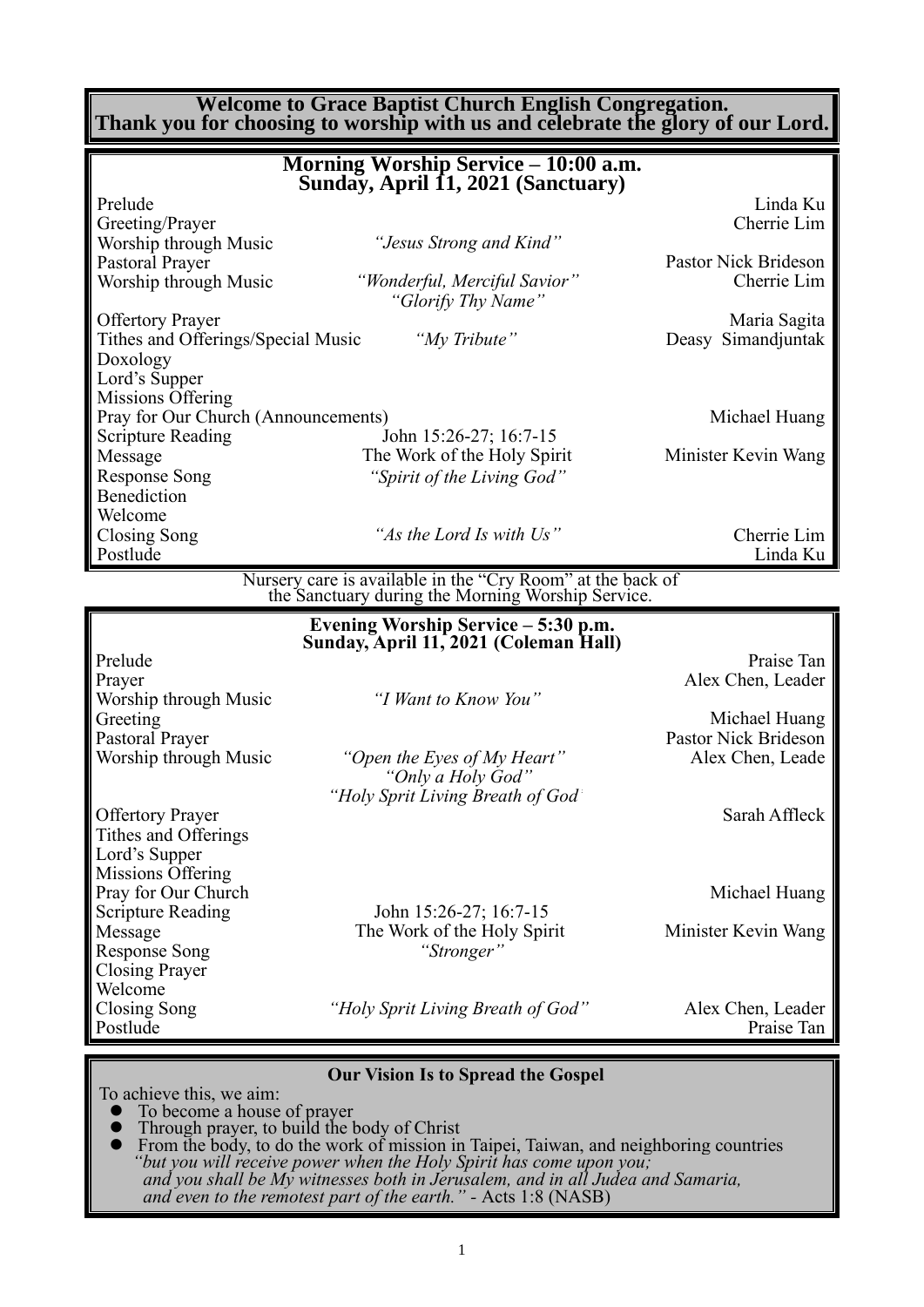# **Sermon Topic: The Work of the Holy Spirit Scripture: John 15:26-27; 16:7-15**

### **Speaker: Minister Kevin Wang** *April 11, 2021*

#### **Scripture: John 15:26-27; 16:7-15 (NASB)**

#### **John 15:26-27**

<sup>26</sup> "When the Helper comes, whom I will send to you from the Father, namely, the Spirit of truth who comes from the Father, He will testify about Me, <sup>27</sup> and you are testifying as well, because you have been with Me from the beginning.

#### **John 16:7-15**

 $<sup>7</sup>$  But I tell you the truth: it is to your advantage that I am leaving; for if I do not leave, the</sup> Helper will not come to you; but if I go, I will send Him to you.  $\frac{8}{3}$  And He, when He comes, will convict the world regarding sin, and righteousness, and judgment: <sup>9</sup> regarding sin, because they do not believe in Me; <sup>10</sup> and regarding righteousness, because I am going to the Father and you no longer are going to see Me; <sup>11</sup> and regarding judgment, because the ruler of this world has been judged.

<sup>12</sup> "I have many more things to say to you, but you cannot bear them at the present time. <sup>13</sup> But when He, the Spirit of truth, comes, He will guide you into all the truth; for He will not speak on His own, but whatever He hears, He will speak; and He will disclose to you what is to come. <sup>14</sup> He will glorify Me, for He will take from Mine and will disclose it to you.  $15$  All things that the Father has are Mine; this is why I said that He takes from Mine and will disclose it to you.

#### **Notes:**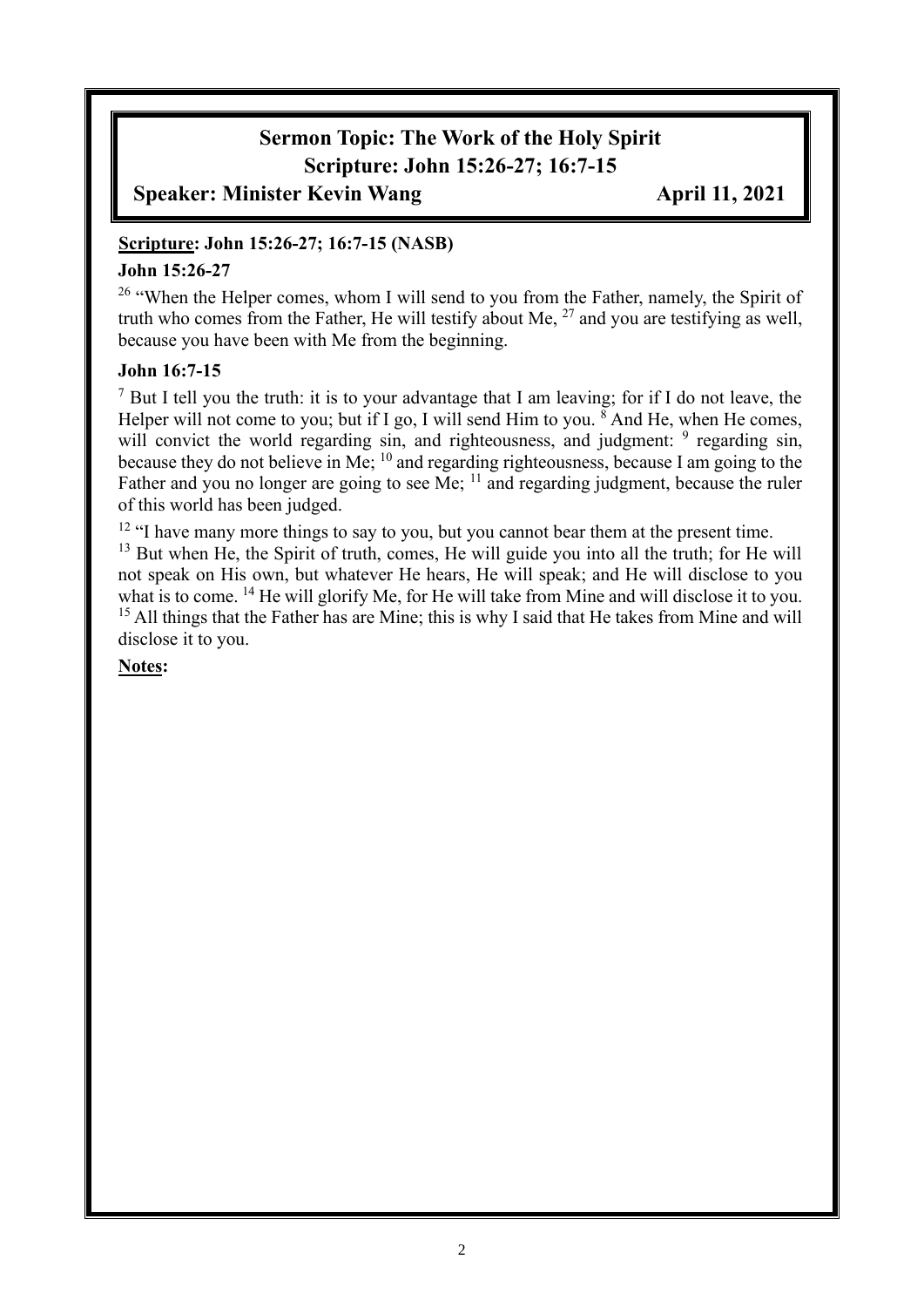# **Wednesday Night Prayer Meeting**

*"My house shall be called a house of prayer" (Matthew 21:13)*

Let us be a church of prayer. Come and pray with brothers and sisters in Christ 7:30 - 9:00 p.m. every Wednesday in Room 301. Go directly to the physical Prayer Meeting or email Minister Priscilla (priscilla@gbc.org.tw) for how to join the Zoom Prayer Meeting. Email prayer requests to Minister Priscilla.

Prayer Focus for this coming Wednesday: *Church Ministry*

# **Child Dedication**

*"Children are a heritage from the LORD, offspring a reward from him.* (Psalm 127:3)



Child dedication will be held during the Morning Service on May 9. It is to dedicate children between the ages of 0-6 years old. Deadline for registration is **April 25**.

The dedication signifies the parents' acknowledgement of their child as a gift from God and their role as a caretaker by God's grace. It also represents the

parents' commitment to raising their child according to God's Word and His Way in a Christian home and a church family. Through the dedication, the parents and the church family also pray for God's blessings to be showered upon the child and ask God to guide and guard the child's life. Any Christian family with at least one of the parents being a Christian and who has been regularly attending GBC is welcome to register and dedicate their child.

Please email SueJenny (suejenny  $(a)$ gbc.org.tw) to register with the following information:

- 1. Parent(s)' names, cell phone number, email address
- 2. Child's name, gender, date of birth

### **Young Adults Fellowship Next Meeting on April 17**

Young Adults Fellowship is for young adults from the age of 20-35 to study God's Word and fellowship together. It meets *1 st and 3rd Saturdays from 4:30 to* 



*6:00 p.m.* in WanFu 22 (next to GBC building). The next meeting is on *April 17.* Please join the Fellowship directly.

Contact Minister Kevin Wang at kevin@gbc.org.tw if you need more information.

# **THANK YOU**

We would like to thank everyone for making the Easter events such a success. It was a meaningful time for us to get together as a church family.

Thank you especially to everyone involved with planning, preparation, and leading for those events. Your contributions made this Easter a remarkable one.

#### **2021 Vacation Bible School - Volunteers Needed** *"CONCRETE & CRANES - Building on the Love of Jesus"*



**VBS camp:** 9:00 a.m. – 12:00 noon from July 12 to 16 (Morning session ONLY) **For children:** 2nd  $\sim$  7th grade after the summer vacation this year **Family Day:** July 17 (Family Day is from 9:00 to 10:30 a.m. followed by Tea Time starting at 10:30 a.m.)

### *Volunteers Needed***:**

Our planning/training meetings are: April 18, May 16, June 13, June 27 and July 11 at 1:15 p.m. in Coleman Hall. If you would like to be a co-worker, please sign up at the meeting and join the future training meetings.

For more information, please contact VBS Director Nadia Chen at [vbs2021@gbc.org.tw](mailto:vbs2021@gbc.org.tw) or Minister Yalin Tseng at yalintseng@gbc.org.tw.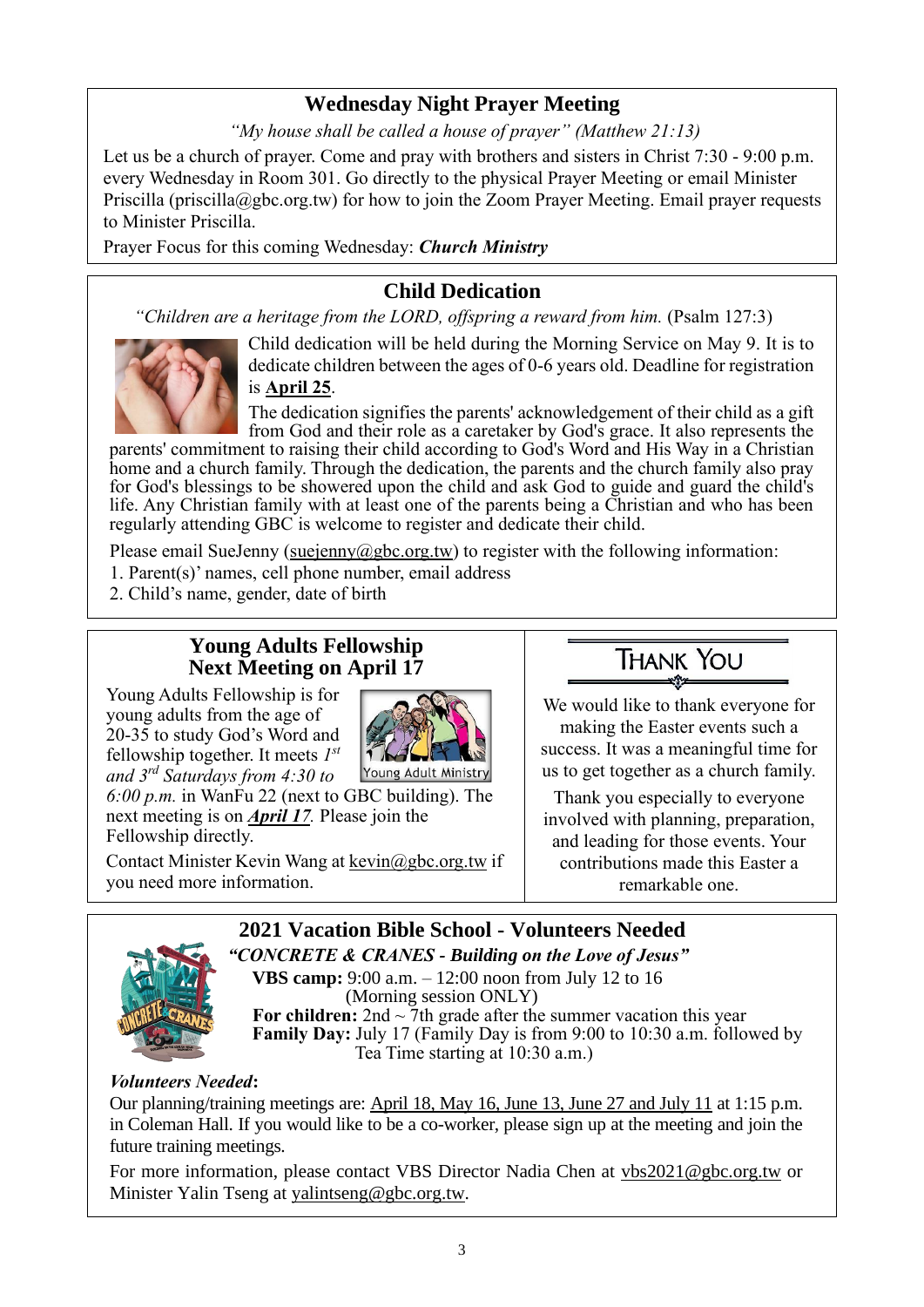### **Location Change for Evening Service & Baptism Service April 25**

The English Evening Service will be holding our next baptism service *in the Sanctuary* starting at 5:30 p.m. on **April** *25*. The regular Evening Service will be combined with this quarterly Baptism Service.



There will be a gospel message during the service so please invite your loved ones to attend and pray for their openness to the message. There is an invitation card inserted to your bulletin. Please fill it in, tear it, and give the GBC copy to our staff/ushers/front desk so our prayer team can pray for the salvation of your loved ones.

# **Orphanage visit TODAY**

We will meet in Room 403 at 1:00 p.m. for preparation and leave GBC from the front door at 2:00 p.m. No training is required.

> *Participants in this ministry must be registered members of GBC.*

# **Tax Receipts**

GBC church office will send out annual offering receipts for 2020 from April 1 to April 20.

# **Chinese Events Highlights**

**\*\* See the weekly Chinese bulletins for details**

- **A. Intimacy Marriage Camp** (in Chinese) This camp focuses on helping the love between husband and wife to grow stronger during their lives. It will be held from May 22, 2021 (Saturday) 9:00 a.m. to May 23 (Sun) 3:00 p.m. Deadline for Registration is April 25.
- **B. Young Career Ministry Seminar: "***Secret of the Unicorn***"** (in Chinese) This seminar will be held from 1:00 to 3:00 p.m. TODAY in Coleman Hall. Eric Yang, the co-founder of TutorABC, is the speaker. He will introduce the importance of digital analysis with principals instead of regulations, using TutorABC as an example.

### **Join Baptismal Team**

Baptismal team assists with the preparation for and work during the baptism service. This team serves on the last

Sunday of the months of January, April, July, and October, from 4:00 p.m. to 6:30 p.m. A simple training will be provided. If you are a GBC member and wish to serve, please contact Aline at aline@gbc.org.tw.

### **Blood Donation on April 25**

Those of us blessed with good health, please come and help others by donating blood on April 25:

#### **When/Where:**

9:00 a.m.–5:00 p.m.in front of GBC

#### **Requirements:**

- **\*** Between 17 and 65 years old
- \* Bring your ID/ARC
- \* Not had hepatitis in the last 12 years
- \* Not pregnant

# **2021 Children's Art Festival**

*Children are a blessing from God, and parents are the glory of children!*

On **May 8th** (Saturday), Children's Art Festival will be held from 11:00 a.m. to 4:00 p.m. We will collect children's art works from children aged between kindergarten and 18 years old before *April 16*.

Registration forms and details are available

at the front desk. If you have any questions, please contact Jean Tang at [jean@gbc.org.tw.](mailto:jean@gbc.org.tw)



### **COVID-19 Precaution**

- <sup>◼</sup> Wear a mask. Check temperature at the front door. Wash hands frequently.
- See a doctor and stay home if you have a fever and cough.
- <sup>◼</sup> No buffet-style food in groups/meetings inside GBC.
- Leaders of all meetings should keep an attendance record.
- <sup>◼</sup> Fill out the seating form when joining a worship service.
- <sup>◼</sup> Take your bulletin home or put it in boxes marked "Bulletin RECYLE".
- All people who arrive in Taiwan from overseas MUST self-quarantine for 14 days. During your quarantine, GBC welcomes you to join our worship via the Internet.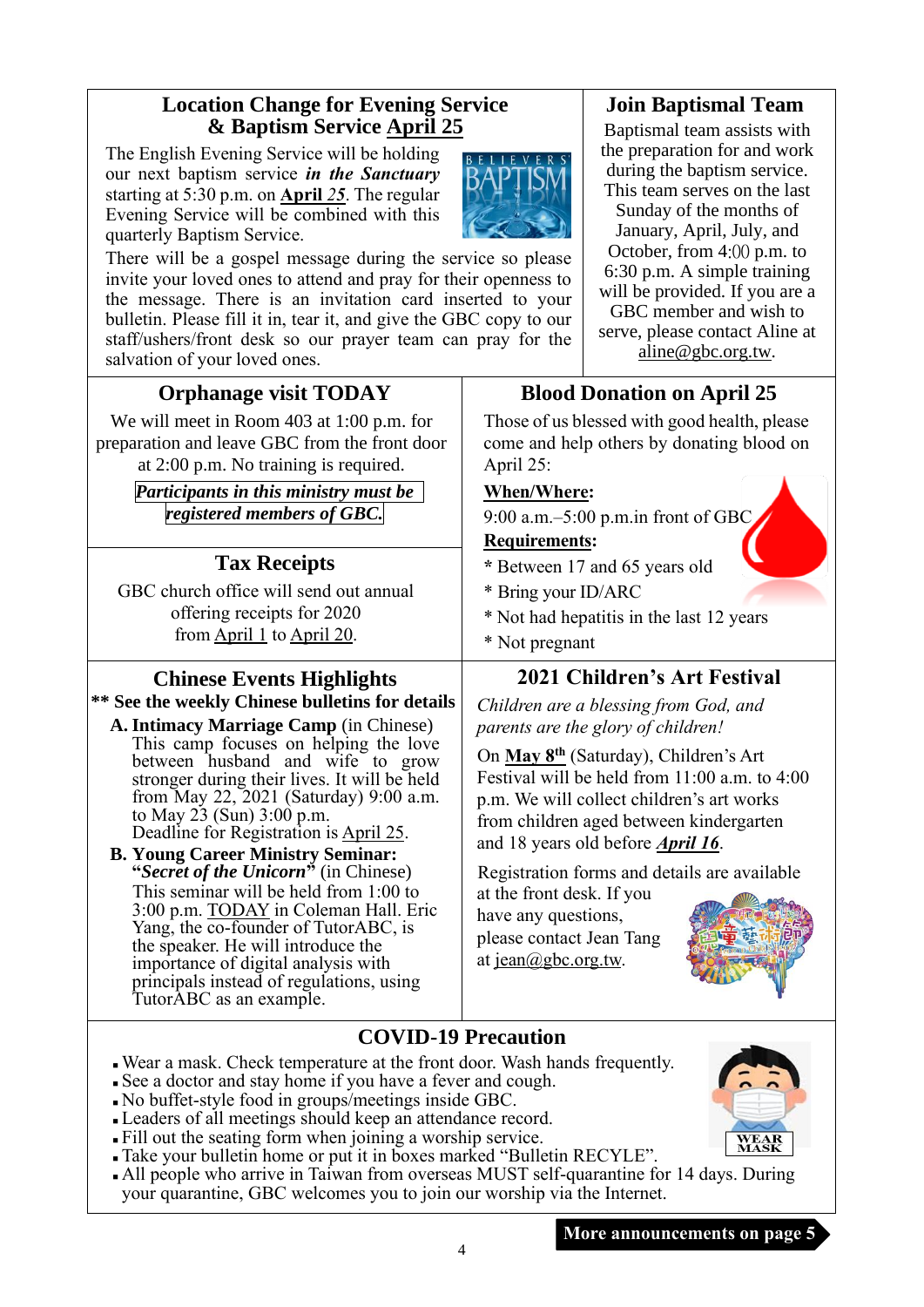# **Mabuhay Fellowship**



Today, April 11, at 2 p.m. in Basement Room B05, the Mabuhay Fellowship will have a prayer meeting. All Tagalog-speaking nationals are welcome.

The Mabuhay Fellowship comprises Filipinos aiming to share God's love and light through worship, prayer, Bible study, fellowship, gospel sharing, and ministry.

- **Evergreen Bilingual Fellowship:** Evergreen Fellowship meets every Saturday night from 6:00 to 8:00 p.m. in GBC Room 401. To join, please email: [wistlesliang@hotmail.com.](mailto:wistlesliang@hotmail.com)
- Contact secretary SueJenny Hsu [\(suejenny@gbc.org.tw;](mailto:suejenny@gbc.org.tw) 2362-5321 ext 136) for the matters below:
	- **Baptism:** GBC holds baptism services in the Sanctuary during the Evening Service from 5:30 p.m. on the last Sundays of January, April, July, and October. Our next baptism is on April 25.
	- **Personal Information Changed?** If you want GBC to keep your updated information, such as a new phone number or new address, please provide us with your new information so that GBC can contact you or send you such things as birthday cards and offering receipts.
	- **Marriage-Related Services:** GBC provides marriage-related services (counseling on marriage problems/questions, pre-marital counseling…..) for registered members.

| <b>English Congregation Leaders</b>                                                                                                                                                                                                                                                                                                                                                                                                                                                                                                                    |                                                                                                                                                                                                                                                                                                                                                                                                                               |  |                                                                                                                                                                                                                                                                                                                                                                                                                                                                                          |                                                                                                                                                                                                                                                                                                                                                                                                     |                                                                                                                                                                                                                                                                                                            |
|--------------------------------------------------------------------------------------------------------------------------------------------------------------------------------------------------------------------------------------------------------------------------------------------------------------------------------------------------------------------------------------------------------------------------------------------------------------------------------------------------------------------------------------------------------|-------------------------------------------------------------------------------------------------------------------------------------------------------------------------------------------------------------------------------------------------------------------------------------------------------------------------------------------------------------------------------------------------------------------------------|--|------------------------------------------------------------------------------------------------------------------------------------------------------------------------------------------------------------------------------------------------------------------------------------------------------------------------------------------------------------------------------------------------------------------------------------------------------------------------------------------|-----------------------------------------------------------------------------------------------------------------------------------------------------------------------------------------------------------------------------------------------------------------------------------------------------------------------------------------------------------------------------------------------------|------------------------------------------------------------------------------------------------------------------------------------------------------------------------------------------------------------------------------------------------------------------------------------------------------------|
|                                                                                                                                                                                                                                                                                                                                                                                                                                                                                                                                                        |                                                                                                                                                                                                                                                                                                                                                                                                                               |  | English Pastor: Nick Brideson                                                                                                                                                                                                                                                                                                                                                                                                                                                            |                                                                                                                                                                                                                                                                                                                                                                                                     |                                                                                                                                                                                                                                                                                                            |
| <b>Pastor Nick Brideson</b><br>Minister Priscilla Liao                                                                                                                                                                                                                                                                                                                                                                                                                                                                                                 |                                                                                                                                                                                                                                                                                                                                                                                                                               |  | Minister Kevin Wang                                                                                                                                                                                                                                                                                                                                                                                                                                                                      |                                                                                                                                                                                                                                                                                                                                                                                                     |                                                                                                                                                                                                                                                                                                            |
| <b>Adult Education</b><br>/Mission                                                                                                                                                                                                                                                                                                                                                                                                                                                                                                                     | AM Worship                                                                                                                                                                                                                                                                                                                                                                                                                    |  | Children's<br>Education/Caring                                                                                                                                                                                                                                                                                                                                                                                                                                                           | PM Worship                                                                                                                                                                                                                                                                                                                                                                                          | Youth/Fellowship                                                                                                                                                                                                                                                                                           |
| <b>Adult Education</b><br>Nick Brideson<br>nick@gbc.org.tw<br><b>Foreign Mission:</b><br><b>Medical/Dental Team</b><br>Armand Lim<br>rmanlim@yahoo.com<br><b>VBS</b> Team<br>Priscilla Liao<br>priscilla@gbc.org.tw<br><b>Taiwan Mission:</b><br><b>TaiTung Team</b><br>Cherrie Gow Lim<br>cvgow@yahoo.com<br><b>Orphanage Ministry</b><br>Julie Chen<br>yuling0914@gmail.com<br><b>NTU Friday English</b><br><b>Conversation Group</b><br>Roy Treurnicht<br>roytreur@gmail.com<br><b>Ethiopian Students Group</b><br>Abex Tesfaye<br>abex98@gmail.com | <b>Morning Music</b><br>Cherrie Gow Lim<br>cvgow@yahoo.com<br><b>Morning Greeters</b><br>Chien Ferng<br>cferng@gmail.com<br><b>Adult Choir</b><br><b>Hand Bell Choir</b><br>Juliet Jao<br>lenyinjao@gmail.com<br><b>Hallel Singers</b><br>Cherrie Gow Lim<br>cvgow@yahoo.com<br><b>Morning Fellowship Tea</b><br>Yuri Shih<br>yuchen phone@hotmail.com<br><b>Morning Multimedia</b><br>Vicky Lin<br>gbcmorningmedia@gmail.com |  | <b>Cryroom Children's</b><br><b>Care Ministry</b><br>Abby Tu<br>abbbytu@gmail.com<br><b>AWANA Preschool</b><br>Joanna Peng<br>Joanna1285@hotmail.com<br><b>AWANA Spark Group</b><br>Crystal Turner<br>elisayeh@yahoo.com<br><b>AWANA T&amp;T Group</b><br>Ming Lai<br>minglai88@gmail.com<br><b>Prayer Ministry</b><br>Priscilla Liao<br>priscilla@gbc.org.tw<br><b>Hospital Visitation</b><br>Amanda Lou<br>lou.amanda@gmail.com<br><b>Small Groups</b><br>Women<br>General<br>Ministry | <b>Evening Music Team</b><br>Alex Chen<br>gbceworshipteam@gmail.com above)<br><b>Evening Greeters</b><br>Vicky Kuo<br>asiaglobe999@gmail.com<br><b>Evening Multimedia</b><br><b>Grant Burgess</b><br>grantburgess@live.co.za<br><b>Evening Tea / Baptism</b><br><b>Celebration Fellowship</b><br>Michelle Cheng<br>yealincheng@yahoo.com<br><b>Baptism Support</b><br>Aline Kao<br>aline@gbc.org.tw | <b>Trinity Youth</b><br>(Grade 7 and<br>Grant & Kirsten<br><b>Burgess</b><br>grantburgess@live.co.za<br><b>Mabuhay Fellowship</b><br>Ava Zamora<br>avazam@yahoo.com<br><b>Young Adults</b><br>Fellowship<br>Kevin Wang<br>kevin@gbc.org.tw<br><b>Small Groups</b><br>Youth<br><b>Students</b><br>Parenting |
| <b>Secretarial staff</b><br>SueJenny Hsu<br>suejenny@gbc.org.tw                                                                                                                                                                                                                                                                                                                                                                                                                                                                                        | Aline Kao<br>$aline(\theta)$ gbc.org.tw                                                                                                                                                                                                                                                                                                                                                                                       |  | <b>Deacon</b><br>Michael Huang<br>mhuang500@yahoo.com                                                                                                                                                                                                                                                                                                                                                                                                                                    |                                                                                                                                                                                                                                                                                                                                                                                                     | <b>Alternate Deacon</b><br>Armand Lim<br>rmanlim@yahoo.com                                                                                                                                                                                                                                                 |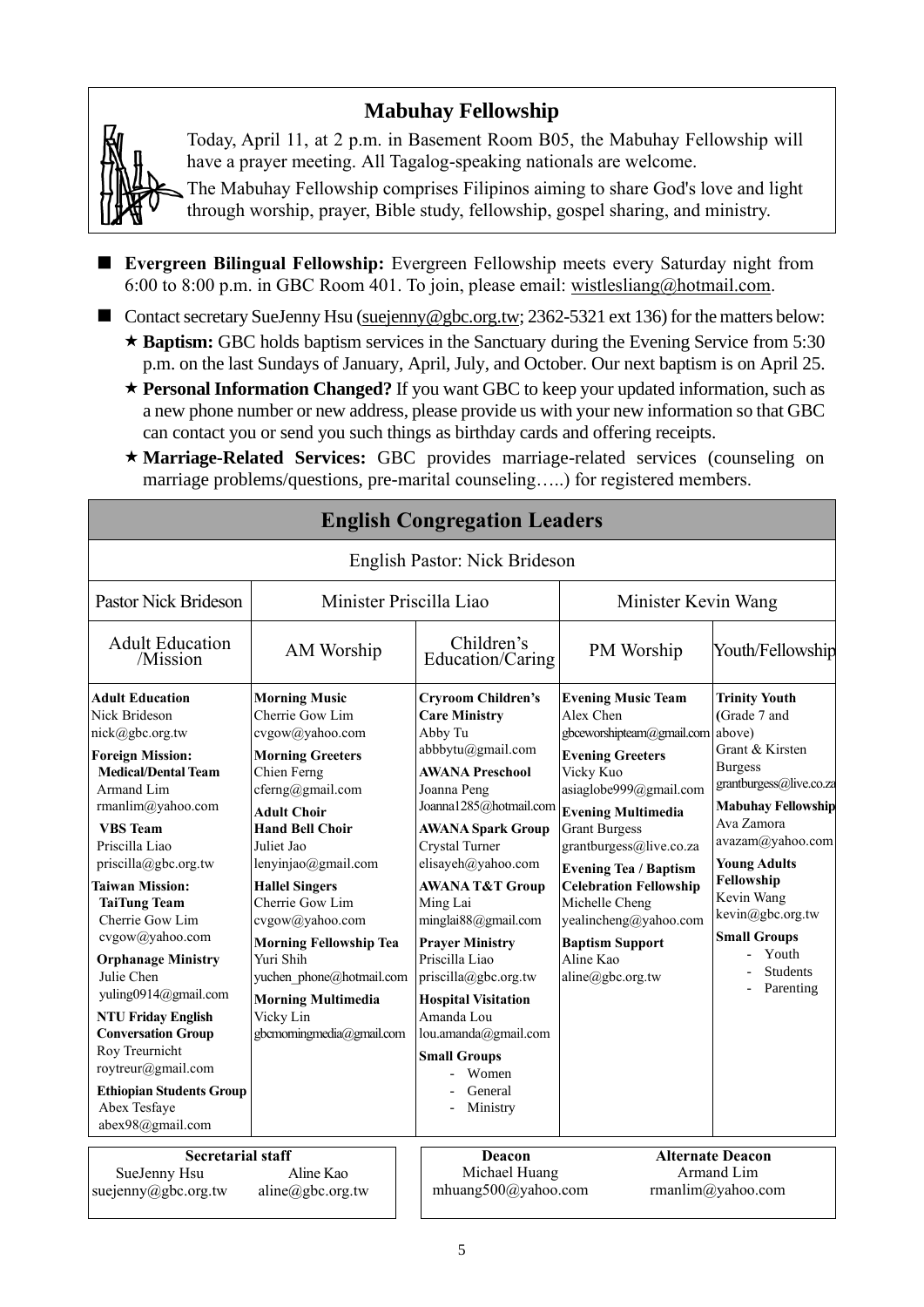| $\star\star$ Sunday School Information – Join a class directly $\star\star$ |                                                                                                        |                             |  |  |
|-----------------------------------------------------------------------------|--------------------------------------------------------------------------------------------------------|-----------------------------|--|--|
| <b>Class</b>                                                                | Time & Room                                                                                            |                             |  |  |
| <b>Beginning Christian Life</b>                                             | To go to both the Calvary and Mount of Olive rooms:<br>take the stairs by the front desk, 2.5th floor. |                             |  |  |
| Alpha – New and non-Christians                                              | 11:30 a.m.                                                                                             | <b>Calvary Room</b>         |  |  |
| Christianity 101 - required for baptism                                     | 11:30 a.m.                                                                                             | <b>Mount of Olives</b>      |  |  |
|                                                                             | 9:00 a.m.                                                                                              | <b>Mount of Olives</b>      |  |  |
|                                                                             |                                                                                                        | Room B03 - in Bahasa        |  |  |
|                                                                             | $11:30$ a.m.                                                                                           | Room B04                    |  |  |
| <b>Bible Studies for Life</b>                                               |                                                                                                        | Room B05                    |  |  |
|                                                                             |                                                                                                        | WanFu 22A                   |  |  |
|                                                                             |                                                                                                        | WanFu 22C                   |  |  |
|                                                                             | $2:30$ p.m.                                                                                            | Room<br>Room 305<br>Changed |  |  |
|                                                                             | $4:00$ p.m.                                                                                            | Room 305                    |  |  |
| <b>Bible Interpretation</b>                                                 | $3:00$ p.m.                                                                                            | Room 306                    |  |  |
| <b>Youth: Gracde 7 and above</b>                                            |                                                                                                        |                             |  |  |
| <b>Bible Studies for Life</b>                                               | 11:30 a.m.                                                                                             | Room 405                    |  |  |
| <b>Children</b>                                                             |                                                                                                        |                             |  |  |
| Nursery - Age 3 and under                                                   | $11:20$ a.m. $-12:50$ p.m.                                                                             | Kindergarten                |  |  |
| Preschool - Age 3 to 5                                                      | $11:40$ a.m. $-12:40$ p.m.                                                                             | Room 403                    |  |  |
| AWANA - Kindergarten $(\pm \text{H})$ to Grade 6                            | $11:30$ a.m. $-1:00$ p.m.                                                                              | Rooms 401 / 404             |  |  |

| $\star \star$ Fellowships – Join a fellowship directly $\star \star$ |                                                    |            |  |
|----------------------------------------------------------------------|----------------------------------------------------|------------|--|
| Fellowship                                                           | <b>Time</b>                                        | Location   |  |
| Mabuhay                                                              | Sundays $2:00 - 4:00$ p.m.                         | <b>B05</b> |  |
| Young Adults $(20 - 35 \text{ y.o.})$                                | $1st$ & 3 <sup>rd</sup> Saturdays 4:30 - 6:00 p.m. | WanFu 22   |  |

| $\star\star$ Small Groups – Contact the leader to join $\star\star$                                               |                                            |                                                       |                                                                  |  |
|-------------------------------------------------------------------------------------------------------------------|--------------------------------------------|-------------------------------------------------------|------------------------------------------------------------------|--|
| <b>Type</b>                                                                                                       | <b>Name</b>                                | Day/Time                                              | <b>Location/Contact Emails</b>                                   |  |
| <b>Students</b>                                                                                                   | NTU Friday English<br>Conversation Group   | Friday<br>$12:20 - 1:10 \text{ pm}$                   | <b>NTU</b><br>roytreur@gmail.com                                 |  |
|                                                                                                                   | <b>International Students Group</b>        | Friday<br>$7:30 - 9:00 \text{ pm}$                    | WanFu 22A<br>cesaledro57@gmail.com                               |  |
| Language/<br>Nationality                                                                                          | <b>Ethiopian Students Group</b>            | Sunday<br>$7:00 - 9:00$ pm                            | Room 307<br>abex98@gmail.com                                     |  |
| Parenting                                                                                                         | Parenting Group                            | $2nd$ & 4 <sup>th</sup> Sunday<br>11:30 am - 12:30 pm | GBC Room 402<br>rod syverson@hotmail.com                         |  |
|                                                                                                                   | Salt $&$ Light                             | Sunday<br>$1:30 - 3:00$ pm                            | <b>GBC Mount of Olives Room</b><br>paulhan2908@gmail.com         |  |
|                                                                                                                   | <b>Bilingual Interpretation Group</b>      | Sunday<br>$3:00 - 5:00$ pm                            | GBC Room 303<br>cfindler@yahoo.com                               |  |
|                                                                                                                   | Crown of Beauty                            | Saturday<br>$2:00 - 4:00$ pm                          | <b>GBC</b> Mount of Olives Room<br>clemence $4261$ (a) gmail.com |  |
| General                                                                                                           | Thursday Night Bible<br><b>Study Group</b> | Thursday<br>$7:30 - 9:00$ pm                          | GBC Room 301<br>rod syverson@hotmail.com                         |  |
|                                                                                                                   | NanGang Bible<br><b>Study Group</b>        | Friday<br>$7:00 - 9:30$ pm                            | NanGang<br>sagitamaria@gmail.com                                 |  |
|                                                                                                                   | YungHe Bible Study Group                   | Friday<br>$7:00 - 8:30$ pm                            | YungHe<br>yedukondaluster@gmail.com                              |  |
|                                                                                                                   | HsinChu Bible Study Group                  | Friday<br>$7:30 - 8:45$ pm                            | HsinChu<br>rmanlim@yahoo.com                                     |  |
| Ministry                                                                                                          | <b>Hospital Visitation Group</b>           | Thursday<br>$1:30 - 2:30$ pm                          | Near GBC<br>lou.amanda@gmail.com                                 |  |
| If you are interested in starting a new group,<br>please contact Minister Priscilla Liao at priscilla@gbc.org.tw. |                                            |                                                       |                                                                  |  |